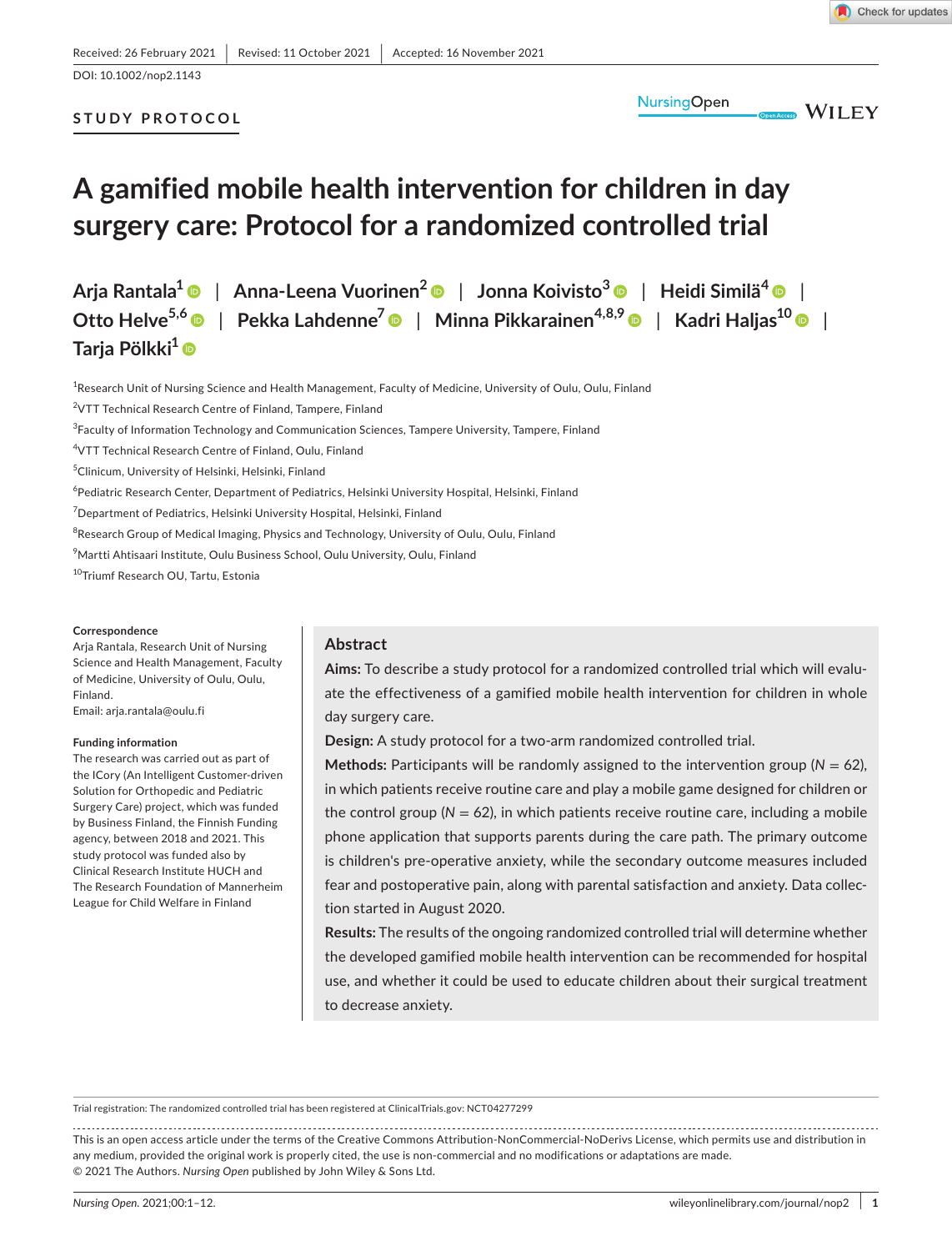#### **KEYWORDS**

anxiety, children, pain, protocol, randomized controlled trial, web-based mobile health intervention

## **1**  | **INTRODUCTION**

Approximately 3–10 percent of children 7–12 years old in the United States and Europe receive outpatient treatment each year (Eurostat, 2019; Omling et al., 2018; Witt et al., 2016). Paediatric surgery is an unpleasant situation for parents as it may cause anxiety (Landier et al., 2018), and has also been reported to cause fear and anxiety among children (Chorney & Kain, 2009; Kain et al., 1996; Witt et al., 2016). Children need to be able to cope with the treatment they will receive. Distraction tools are one way to draw children's attention to something else when they are facing a painful or scary situation (Koller & Goldman, 2012).

After an operation, children might suffer from pain for days or weeks (Lao et al., 2020), and parents need information concerning the medicine their children are taking, along with any possible side effects (Rantala et al., 2020). Pain management is important for postsurgical care, and relevant in the context of paediatric surgery because children might suffer from behavioural problems and eating difficulties after their surgery (Power et al., 2012). However, pain among children who have undergone surgery is still underestimated and poorly managed (Craig, 2020; Dorkham et al., 2014), as some children may be surprised by the amount of postoperative pain (Friedrichsdorf & Goubert, 2019; Sutters et al., 2007). Nevertheless, knowledge about interventions for managing acute pain among children has increased in recent years (Caes et al., 2016; Friedrichsdorf & Goubert, 2019). Another important aspect of postoperative care is that parents face difficulties getting their children to clearly explain the pain they are in (Dorkham et al., 2014; Quaye et al., 2019). Innovative mobile health interventions could be crucial in enhancing children's involvement in their own care.

#### **2**  | **BACKROUND**

Mobile health (mHealth) solutions have the potential (Ryu, 2012) to increase children's commitment to their health issues (Fedele et al., 2017; Ryu, 2012). However, parents and in some cases children, need to be provided with written information concerning the pre-, intra- and postoperative phases of the treatment to enhance their knowledge (Landier et al., 2018). The information should be in the person's own language (Rantala, Pikkarainen, & Pölkki, 2020) and, when provided to children, based on their age and understanding (EACH, 2016; Quaye et al., 2019). Several mHealth studies describe the development of web-based games that prepare children for their surgery (Buffel et al., 2019; Chow et al., 2017), with several examples of approaches using virtual reality (Al-Nerabieah et al., 2020; Jung et al., 2021). Furthermore, additional web-based interventions

aiming to reduce anxiety before treatment have been developed with both children and family members (Fortier et al., 2015; Wright et al., 2020). In addition, Kwan et al. (2016) focused on the intraoperative setting and designed an approach in which parental anxiety can be reduced by the sending of informative SMS messages throughout their children's ongoing surgery (Kwan et al., 2016).

In the postoperative setting, children use non-pharmacological methods like distraction – along with medicine – for pain relief (Pölkki et al., 2003). Prior research has presented web-based games designed to distract children from feeling pain yet have not shown evidence for the statistically significant effectiveness of these approaches for managing postoperative pain (Buffel et al., 2019). Virtual reality has been found to be effective at relieving pain in painful procedures, for example venipuncture (Bergomi et al., 2018; Chan et al., 2019). On the other hand, a systematic review and meta-analysis (Rantala et al., 2020) showed that web-based mobile health interventions, including video clips, web-based treatment preparation interventions and games, can reduce children's pre-operative anxiety and increase parental satisfaction, but did not report whether these approaches were effective at reducing children's pain after day surgery treatment. According to Rantala, Pikkarainen, and Pölkki (2020), health care personnel could integrate gamification into the patient journey with the objective of increasing patients' commitment to their treatment and enabling communication between personnel and patients before a hospital visit (Rantala, Pikkarainen, & Pölkki, 2020). Considering the parent's view, a digital gamified solution should support the care of children, prepare both parents and children for the upcoming treatment and increase children's commitment to care (Rantala, Jansson, et al., 2020). An mHealth intervention utilizing gamification can be given as an easy-to-use information tool for children and family (Edwards et al., 2016) beforehand to decrease both the families' and children's stress and anxiety (Rantala, Pikkarainen, Miettunen, et al., 2020; Tark et al., 2019) while increasing children's cooperation with health personnel (Rantala, Jansson, et al., 2020; Wantanakorn et al., 2018). Gamification can increase children's adherence to their own treatment (Edwards et al., 2016; Tark et al., 2019), whereas intra- and postoperative setting mHealth and gamification can increase children's immersion and be used as a distractor in a painful situation (Rantala, Pikkarainen, & Pölkki, 2020; Wantanakorn et al., 2018). In addition, having a pain scale in mobile form is useful for family and health personnel (Sun et al., 2015). An Mhealth intervention can be used as a type of postoperative information and cooperation, medication notification (Li et al., 2019; Rantala, Pikkarainen, & Pölkki, 2020) and emergency information tool for family (Ehrler et al., 2017).

To the best of our knowledge, no randomized, controlled studies have as of yet focused on the paediatric care path from pre-operative to postoperative setting. This paper presents a study protocol for a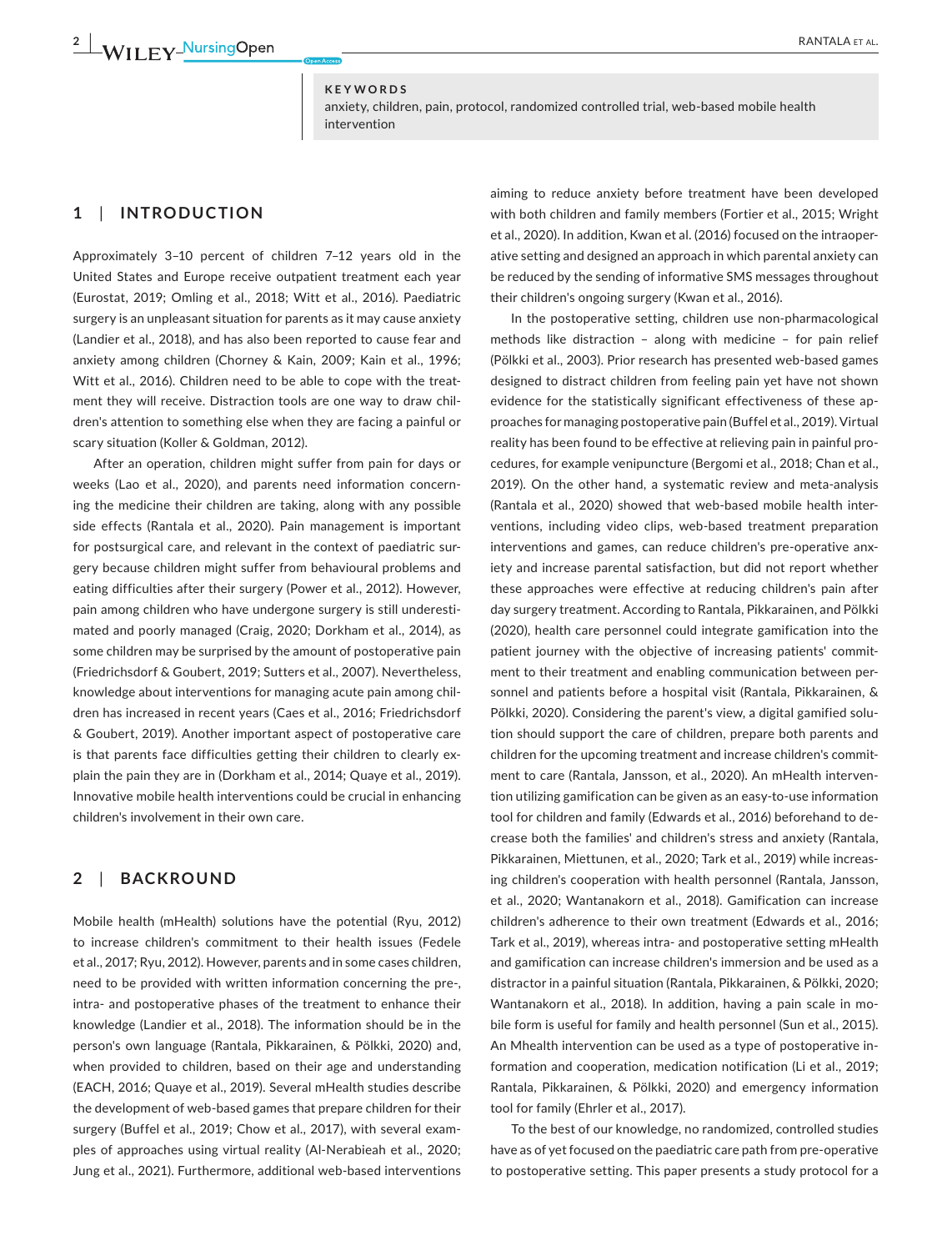randomized controlled trial (RCT) that evaluates the effectiveness of a gamified mobile health intervention designed to reduce children's anxiety, fear and pain in surgery care situations. The RCT protocol is part of the ICory project, in which we co-created a unique patient journey solution (i.e. the ICory-solution) for parents and children that covers the entire outpatient journey – from home to hospital and back home.

The purpose of this paper is to describe a study protocol for an ongoing, two-armed RCT which is being conducted to evaluate the effectiveness of a gamified mobile health intervention for children. The intervention encompasses a gamified solution that children can access on their own mobile phone. We hypothesize that children in the intervention group will experience less anxiety and fear before day surgery and will feel less postsurgical pain than children in the control group. In addition, we hypothesize that parents of children in the intervention group will be more satisfied with the care, and less anxious prior to the surgery, than the parents whose children are in the control group.

## **3**  | **THE STUDY**

## **3.1**  | **Study design and setting**

The presented protocol describes a single-site, single-blind, parallelarm RCT with two study arms (Figure 1). The study will be conducted at a 140-bed tertiary care paediatric hospital in Finland. The university hospital provides specialized paediatric, paediatric surgery, child neurology and child psychiatry services. In 2019, a total of 6,883 surgical operations, of which 3,300 were day surgery procedures, were performed at the hospital. The study has been designed according to the guidelines of the CONSORT-EHEALTH statement (Consolidated Standards of Reporting Trials of Electronic and Mobile Health Applications and onLine TeleHealth; Eysenbach, 2011). This protocol was prepared in accordance with the SPIRIT 2013 statement (Chan et al., 2013).

#### **4**  | **METHODS**

#### **4.1**  | **Participants**

This study focuses on children undergoing a day surgery. The inclusion and exclusion criteria are presented in Table 1. The potential participants will be screened by a research nurse using the hospital treatment queue. The research nurse will first assess the age of the child and his/her diagnosis code(s). If found eligible, the family will be contacted. Families that indicate their willingness to participate will be further asked about child's ability to read, his/her access to a smart phone and chronic illnesses and/or pain and possible cognitive and learning disabilities. Once recruited, the corresponding author will contact the family again and discuss with the child about the study. If the child agrees to participate, (s)he will be randomly

assigned along with their respective parents/legal guardian, to either the intervention or control group. In this study, considering all family types, children may have two parents or a single parent/legal guardian. Recruitment started in August 2020.

#### **4.2**  | **Ethical considerations and trial registration**

The study has been approved by the ethics committee (Ref. no 180/2020). The RCT has been registered at ClinicalTrials.gov: NCT04277299. All of the participants will understand that taking part in the research is voluntary. Children between 7–9 years and 10–12 years of age will receive separate information sheets and consent forms which have been carefully drafted considering their age and understanding (EACH, 2016). Children will have the possibility to ask the research nurse and/or corresponding author questions about the research before giving their consent. Parents will also get the information sheet and give consent for their child to participate in the research. Following parental consent, the research nurse will have access to the children's patient information in the hospital so that they will have accurate medication information during the outpatient treatment. Paper/printed materials will be stored in a locked filing cabinet. The audio material and files will be destroyed after the data have been analysed. The data will be stored for 5 years in archived format according to relevant legislation GDPR 2018 (European Parliament & Council of European Union, 2016). Permission to use certain validated instruments has been requested from the original researchers, and the instruments have been translated into Finnish and pretested with children between 4 and 14 years old  $(n = 9)$  before the RCT.

#### **4.3**  | **Sample size**

According to Cumino et al. (2017), approximately 75% of children feel pre-operative anxiety. We anticipated that the gamified mobile health intervention could reduce this proportion of children to 40%. A Fisher's exact test – applying a two-sided alpha value of 0.05 and 80% power – estimated that 74 participants are required for the study. According to previous studies, attrition rates in postoperative settings vary from 12%–60% (Kim et al., 2015; Marechal et al., 2017; Seiden et al., 2014; Stewart et al., 2018). For this study, we assumed a dropout rate of 40%; thus, the sample size required to ensure adequate statistical power increased to  $124 (62 + 62)$  children.

#### **4.4**  | **Randomization and blinding**

The participants will be randomized using stratified block randomization; children will first be stratified by age (7–9 or 10–12 years of age), and then randomized in permuted blocks using block sizes of 2, 4 and 6. The various block sizes are used to ensure unpredictability of group allocation as the primary outcome is assessed by the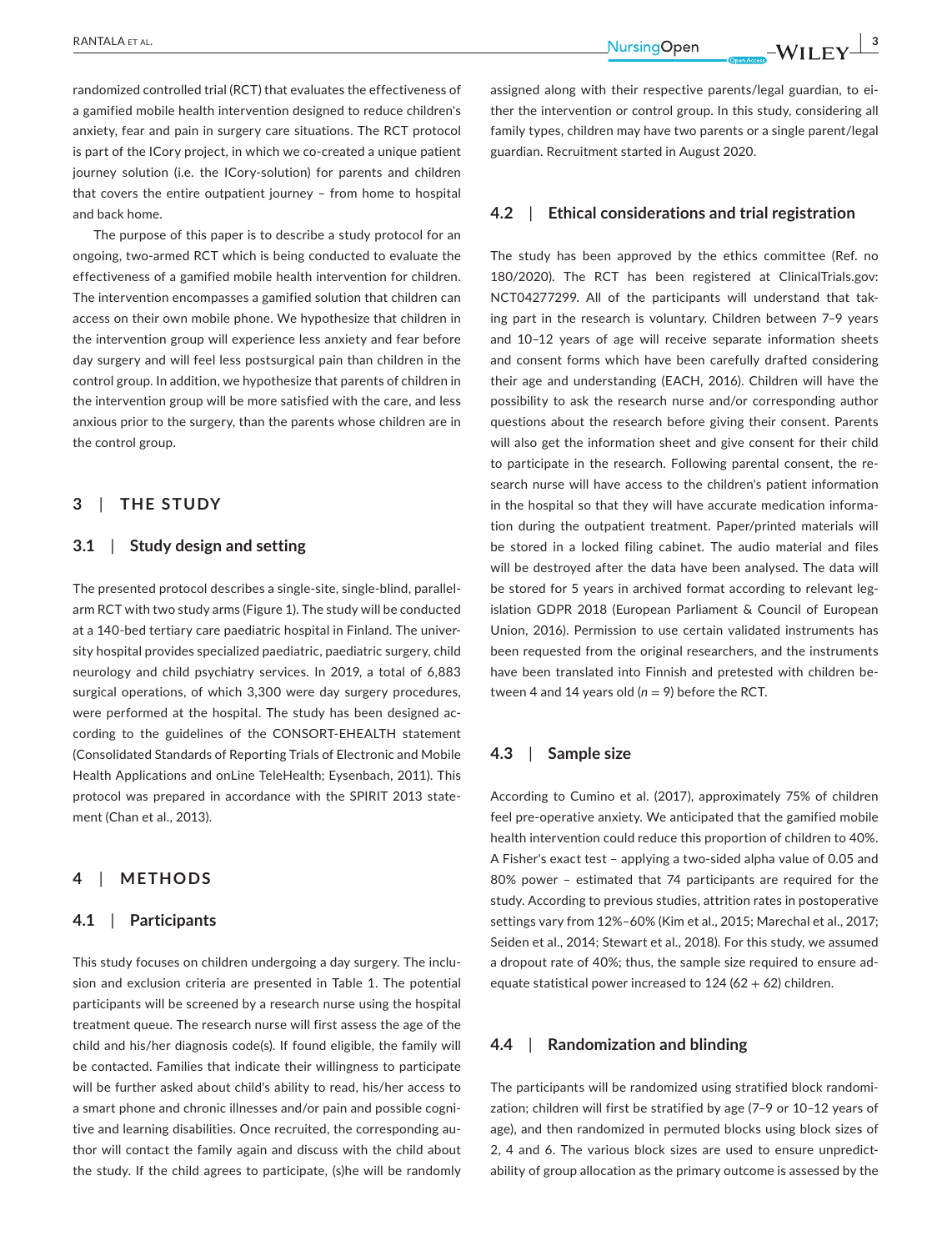**FIGURE 1** The enrolment,

participants

randomization, and follow-up of the study



**TABLE 1** Inclusion and exclusion criteria for children

| Inclusion                                                                                         | Exclusion                                                      |
|---------------------------------------------------------------------------------------------------|----------------------------------------------------------------|
| Age between 7-12 years                                                                            | Cognitive and learning disabilities                            |
| Scheduled for an elective day surgery                                                             | Chronic illness and/or pain that required special medical care |
| Able to speak and read in Finnish                                                                 |                                                                |
| Accompanied by their parents (either mother or father or both) during the<br>perioperative period |                                                                |
| Children has access to a smart phone/tablet                                                       |                                                                |

research nurse. The allocation ratio is 1:1. The allocation sequence will be concealed using opaque and sealed envelopes until both children and parents have given their consent. The research nurse will be blinded to group assignment for the entire study. In addition, the outcome assessors will not know which child has been allocated to which group. Due to the nature of the research, blinding will not be possible for the participants (children and parents). All of the children who will participate in the study will have their own mobile phone; thus, we consider the use of mobile phones a minimum risk for contamination.

The research nurse will send each child a personal code which is entered upon downloading the mobile application. Each parent

has their own code. Children in the intervention group will receive instructions from the corresponding author about how to download the gamified mobile health application, that is Triumf game, from the Play Store. Every child has their own code and will use their own email address, or an email address created specifically for the study. The Triumf game will not collect any personal information about the children. Parents will get the patient journey solution, which will request them to answer certain measures and collect demographic information about children and their parents. Children will play the game in pre-, intra- and postoperative settings, and then respond to the measures on their parents' mobile phone.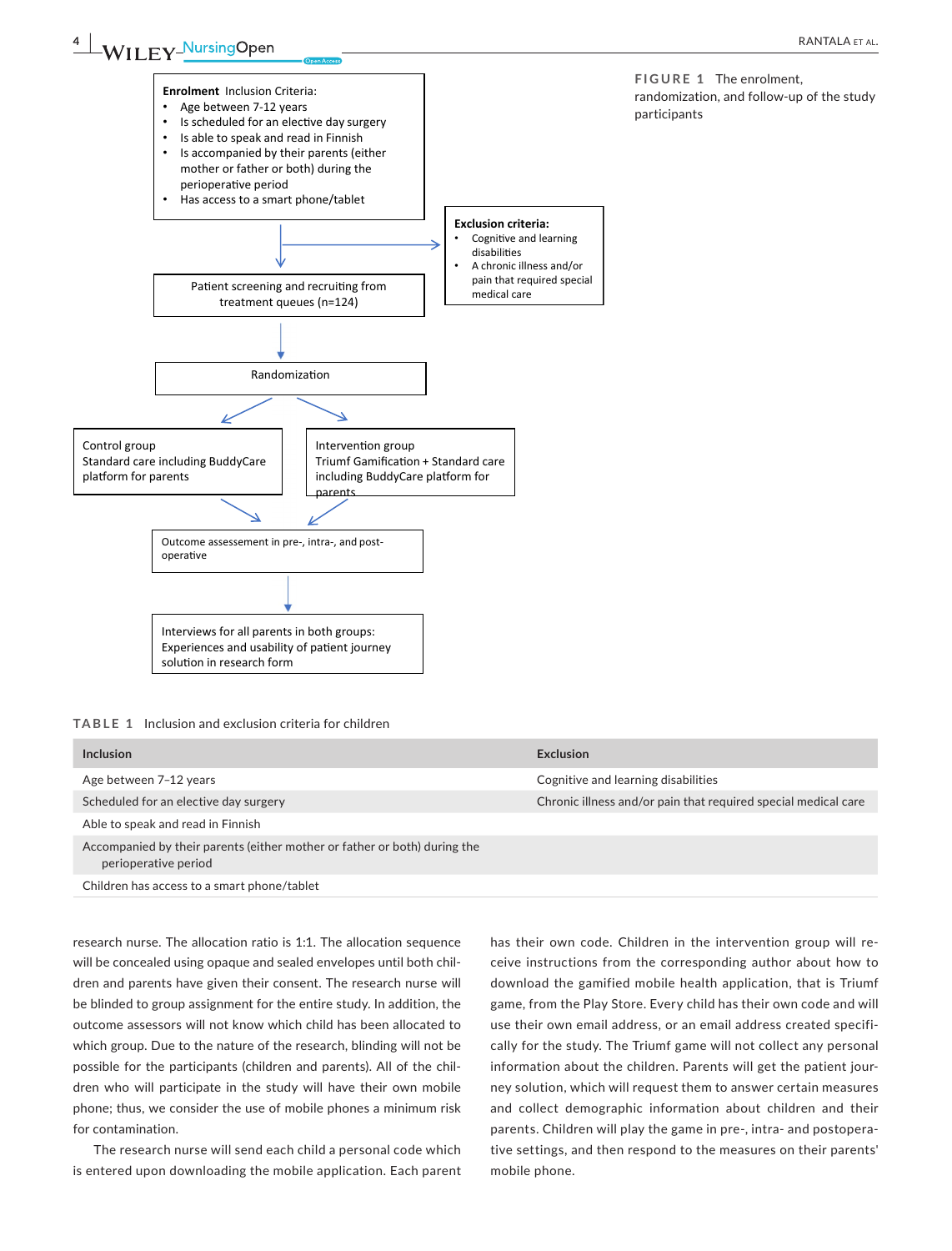#### **4.5**  | **The intervention**

The participants in the intervention group will receive routine care – including the parental journey solution – which is the current practice at the study hospital. The intervention has two components: (a) the Buddy Healthcare's mobile application (BuddyCare), which is a mobile patient journey solution that gives a comprehensive, dayby-day perioperative guide for parents about their child's surgery and includes an interface through which health care professionals can monitor parents' and their children's needs (Figure 2); and (b) the Triumf gamified mobile health intervention that gives emotional support, pre-operative preparation information and distraction for children (Figure 3).

Triumf includes a novel platform that is deployed as a digital intervention to reach out to paediatric patients through a game environment. The solution delivers digital therapeutics through a mobile game environment. Digital therapeutics (DTx) is defined as evidence-based, clinically evaluated therapeutic interventions delivered through software (Digital Therapeutic Product, 2020). The solution was primarily developed to improve the mental well-being and quality of life of children and early adolescents (7–14 years of age). The platform has been co-designed with children with and without health issues, their parents and care teams from Finland and Estonia to develop a solution that has a maximum impact and is universally applicable to burdening factors. The game environment provides a medium for delivering comprehensive care that is familiar, safe and intuitive to children. This is an important characteristic of user-centred digital solutions and is central to the methodology for



 RANTALA et al. **<sup>|</sup> 5**

creating patient-centred healthcare services (Bechtel & Ness, 2010; Yardley et al., 2015). The DTx platform Triumf combines psychosocial research, validated psychological techniques and data analytics to assess, monitor and support the mental health of children. The solution also induces the creation of healthy habits during gameplay. Unlike most other commercially available digital health solutions, Triumf is based on the self-determination theory of motivation and behaviour change (Ryan & Deci, 2000). In the solution, children need to save Triumfland city from the Disease Monster. During gameplay, children will put emotions, their coping ability, problemsolving, activity-based learning, behaviour change techniques and psychotherapeutic methodologies to practical use. A multi-site clinical study among paediatric cancer patients showed that using the Triumf game as a digital intervention can improve mental well-being and boost user engagement (Tark, 2019; Tark et al., 2019). The game environment enables delivering research-based content to educate, monitor and support children in a personalized manner, with the underlying objectives of: (a) helping children to better understand their upcoming treatment; (b) offering external support than can promote internal motivation to cope with the treatment; (c) providing children with cognitive challenges and distraction, along with activity-based learning of healthy behaviours; (d) continuously monitoring the psychological well-being of children to offer relevant, and personalized, psychoeducation and coping techniques. These objectives will ultimately support the formation of better self-understanding and constructive health behaviours, such as physical activity and diet. Furthermore, the solution enabled children to take a virtual tour of the hospital – which was identified as a need in a previous study (Rantala, Pikkarainen, & Pölkki, 2020).

Only the tutorial of the game – during which children are guided through the game narrative – follows a predetermined structure. Subsequent gameplay, that is the educational module and other elements of the intervention, is determined by in-game choices made by the player. Furthermore, provision of psychological support depends on the individual emotional state of the patient. The intervention also includes several mini-games, for example games related to the application of information learned within the game, cognitive challenges and entertainment games that offer cognitive distraction.

Children are advised to engage with the Triumf game on their own smart device for 2–4 weeks before the treatment and 1–2 weeks after the operation. BuddyCare is available for parents to download onto their own mobile phone. Children in the control group will receive routine care given by the hospital, which consists of a doctor consultation, pre-operative preparation and postoperative care, while the parents are supported by the BuddyCare mobile application – which is currently the standard routine at this hospital.

#### **4.6**  | **Standard care**

Children who may require surgery are referred to the New Children's Hospital for paediatric surgical consultation. The need for surgical FIGURE 2 Buddy care solution for parental use treatment – including the procedure and schedule – is then decided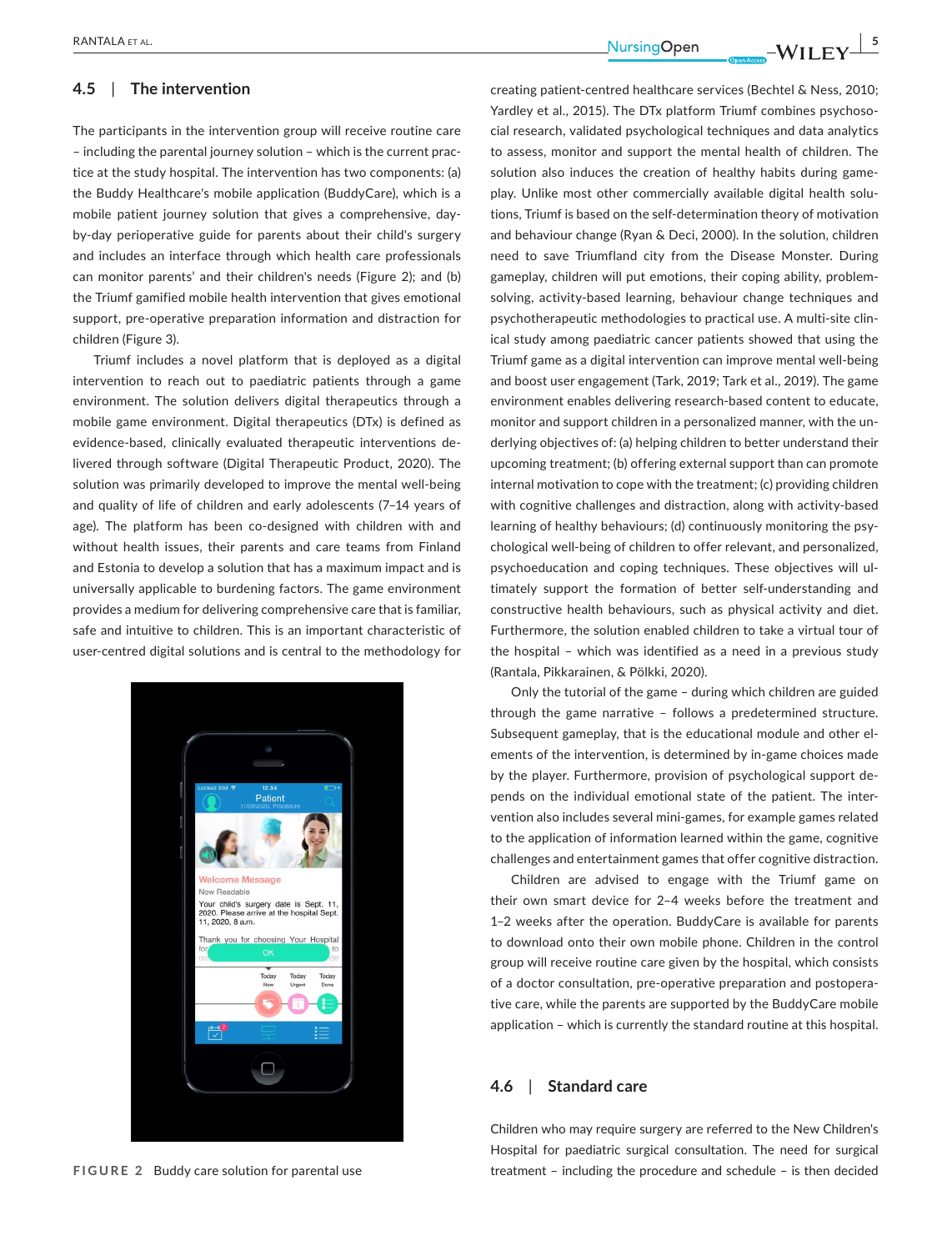



**FIGURE 3** TriumfHealth, the gamified mobile health intervention for children in the intervention group

by the paediatric surgeon. During the appointment, the parents and child will receive primary information concerning the procedure in the day surgery unit once the need for surgery has been identified

#### **TABLE 2** Intervention and data collection schedule

and discussed. A part of the current standard of care is providing information on the BuddyCare mobile application, which contains all the necessary instructions concerning the procedure. The family and nursing staff will mainly communicate through the app, for example reminders about the time of the procedure and details of how the child and parents should prepare for the procedure are delivered via the app. Upon admission to the hospital, the parents are allowed to follow the child to the operating theatre and remain there until the child falls asleep. Routinely, no premedication is used. Once the procedure has been completed, the child is transferred to the recovery space where the parents are invited once the child has woken up. Staff will check that the parents and child understand the instructions for home care before the child is discharged. The family and nursing staff will communicate about postoperative pain through BuddyCare.

## **4.7**  | **Data collection methods**

The data used in the presented RCT will be collected digitally using BuddyCare. This data collection method has been specifically developed for this study and has not been used previously. Only information about the study and consent from children and parents are given in paper form. The outcome data will include: (a) responses to questionnaires concerning the patient journey solution; and (b) data from medical records concerning premedication and analgesic. Measurements will be conducted during the pre-, intra- and postoperative phases (Table 2). Parents will download the patient journey solution 2–4 weeks before children's treatment and provide their demographic information at this time point. The parents will continuously provide information to the application from 1 day before the surgery to 10 days after treatment using patient-reported measures. The research nurse will enter the patient's medication information and assess children's anxiety to the solution. Parents will get push notifications about when the assessment should be done, and reminders will follow if they did not complete the assessment in the right time frame (Table 2).

| Time point                                                                                                     | At home 2-4 weeks before<br>surgery | At home 1 day<br>before surgery | At hospital before<br>treatment | <b>During induction</b><br>before anesthesia |
|----------------------------------------------------------------------------------------------------------------|-------------------------------------|---------------------------------|---------------------------------|----------------------------------------------|
| Demographics of children and parents<br>Previous hospital experience of children<br>Used medication            | $\boldsymbol{\mathsf{X}}$           |                                 |                                 |                                              |
| mYPAS                                                                                                          |                                     |                                 | $\mathsf{X}$                    | $\mathsf{X}$                                 |
| CPMAS                                                                                                          |                                     | $\boldsymbol{\mathsf{x}}$       | X                               |                                              |
| Modified Pain scale (NRS, VAS and Faces Pain<br>Scale)                                                         |                                     |                                 |                                 |                                              |
| Premedication and analgesic by research nurse                                                                  |                                     |                                 |                                 |                                              |
| Parental satisfaction (Likert 0-10)                                                                            |                                     | $\times$                        |                                 |                                              |
| Parental STAI -Y                                                                                               |                                     |                                 | X                               |                                              |
| GAMEFULQUEST (simplified and shortened<br>for children) for children in the intervention<br>group (Likert 1–7) |                                     |                                 |                                 |                                              |

Abbreviations: CPMAS, Children's Perioperative Multidimensional Anxiety; mYPAS, The modified Yale Preoperative Anxiety Scale; NRS, Numeral Rating Scale; VAS, Visual Analogue Scale.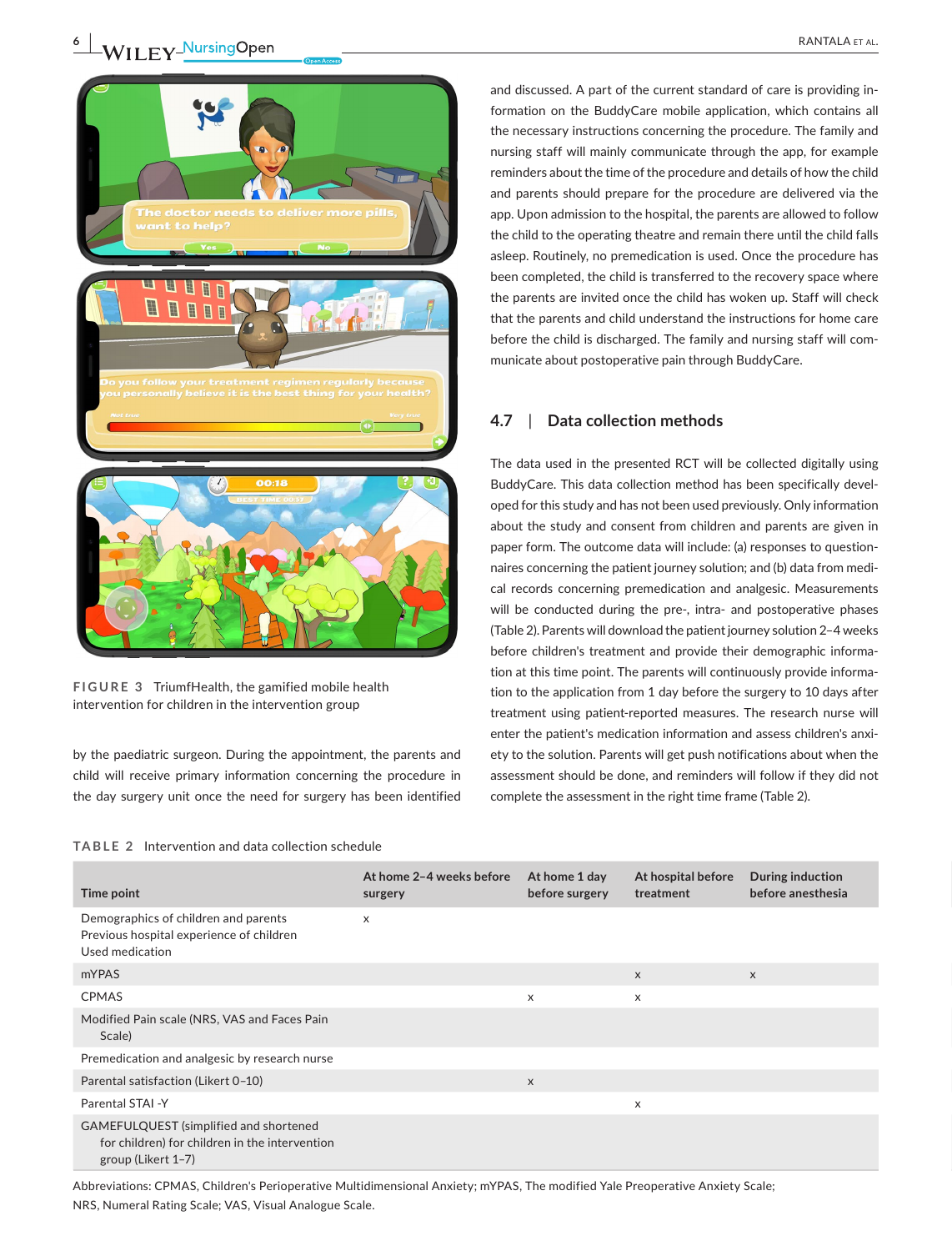RANTALA et al. **<sup>|</sup> 7**

## **5**  | **OUTCOME ASSESSMENTS**

#### **5.1**  | **Background information**

Information about children's age, gender, treatment in question, previous diseases, regular medication, allergies, previous surgical experiences and previous experiences from hospital will be collected. Parents will be asked for their age, gender, education and work status.

## **5.2**  | **Primary outcome**

The primary outcome of the study is children's pre-operative anxiety, which will be measured with the modified Yale Preoperative Anxiety Scale (mYPAS) (Kain et al., 1995, 1997). mYPAS is a four-item scale (activity, vocalization, emotional expressivity, state of apparent arousal) and will be filled out by the research nurse. The total score ranges from 23–100, with higher scores reflecting higher levels of anxiety. A score of 31 and above indicates high anxiety. In the presented RCT, mYPAS has been translated into Finnish, tested by a research team  $(n = 3)$  including researchers and a research nurse, and pretested by the research nurse in a real hospital environment. The reliability and validity of this measure has been described in a previous study (Cohen's kappa 0.68–0.86; Intraclass Correlation Coefficient, ICC = 0.92; Kain et al., 1995; Skovby et al., 2014).

#### **5.3**  | **Secondary outcomes**

Children's perioperative anxiety and fear will also be assessed using the Children's Perioperative Multidimensional Anxiety Scale (CPMAS; Chow et al., 2016), which is an age-appropriate, selfreported measure of paediatric perioperative anxiety that has been validated for children between 7–13 years of age. The CPMAS

is a visual analog scale (VAS) containing five items, each of which is scored from 0–100. The items are: Right now, how: (a) worried; (b) scared; (c) nervous are you?; along with (d) I feel that this might hurt and (e) I feel worried that something bad might happen. Higher scores indicate stronger feelings of anxiety and fear. The reliability and validity of this measure has been reported in previous studies (Cronbach's alpha ≥ 0.80, ICC = 0.71; Chow et al., 2016, 2017).

Children's postoperative pain will be evaluated with a modified Pain scale including Numerical Rating Scale (NRS), Verbal Rating Scale (VRS) and Faces Pain Scale in the same screen, when the children are able to rate their pain intensity by swiping their finger in the patient journey solution. In addition, the scale changes colour as the children are swiping their finger toward severe pain (Figure 4). The modified Pain scale is suitable for children at any ages and is based on previously validated pain assessment scales (Abu-Saad, 1984; von Baeyer & Spagrud, 2007).

Parental anxiety will be measured using the State-Trait Anxiety Inventory (STAI-Y), which is a psychological inventory consisting of 20 questions that parents self-assess using a four-point Likert scale (Spielberger, 1983, 2010). The STAI-Y demonstrated good reliability based on the earlier studies of Gustafson et al. (2020) (Cronbach's alpha; state  $= 0.93$ , trait  $= 0.92$ ) and Bee Seok et al.  $(2018)$  (Cronbach's alpha; state = 0.92, trait = 0.92).

Parental satisfaction with the day surgery journey will be evaluated by a VAS ranging from 1–10, with 1 and 10 representing the lowest and highest levels of satisfaction, respectively.

The GAMEFULQUEST instrument measures the gameful experience associated with a game or gamified solution (Högberg et al., 2019). For the purposes of this study, a shortened and simplified version of the instrument has been created and will be used to measure how children in the intervention group perceived the gameful experience of the Triumf game. The simplified and shortened GAMEFULQUEST consists of 30 items concerning seven different dimensions of the gameful experience, namely, perceived achievement, challenge, competition, guidance, immersion, playfulness

| At home day 10<br>Post-treatment | At home Day 7<br>Post-treatment | At home Day 3<br>Post-treatment | At home Day 1<br>Post-treatment | At home After<br>treatment | In the recovery<br>room |
|----------------------------------|---------------------------------|---------------------------------|---------------------------------|----------------------------|-------------------------|
|                                  |                                 |                                 |                                 |                            |                         |
|                                  |                                 |                                 |                                 |                            |                         |
|                                  | $\boldsymbol{\mathsf{x}}$       |                                 | $\mathbf{x}$                    |                            | $\times$                |
|                                  | $\boldsymbol{\mathsf{X}}$       | $\mathsf{X}$                    | $\times$                        |                            |                         |
|                                  |                                 |                                 |                                 |                            |                         |
|                                  |                                 |                                 |                                 |                            | X                       |
|                                  |                                 |                                 |                                 | $\boldsymbol{\mathsf{X}}$  |                         |
|                                  |                                 |                                 |                                 | X                          | X                       |
| $\boldsymbol{\mathsf{x}}$        |                                 |                                 |                                 |                            |                         |
|                                  |                                 |                                 |                                 |                            |                         |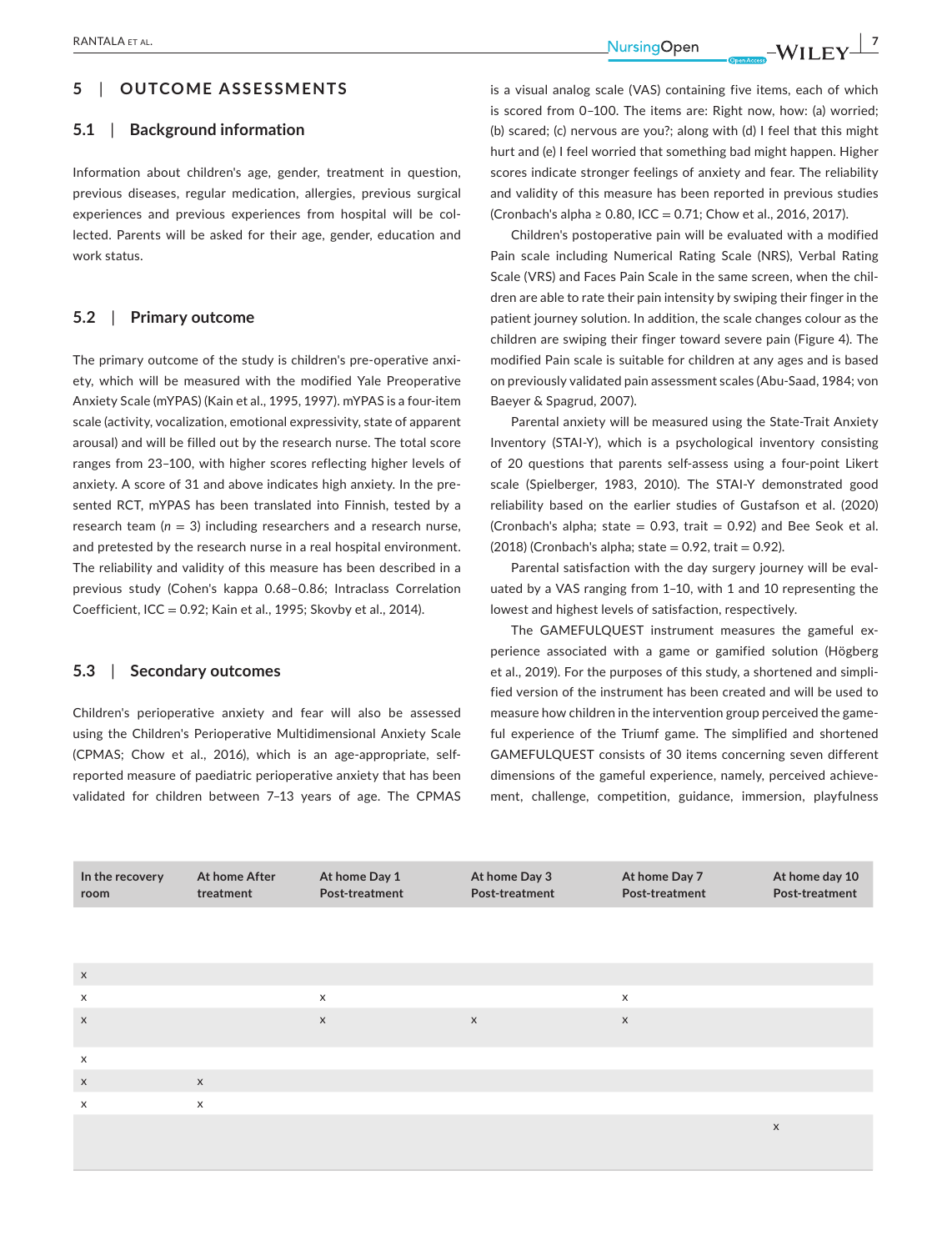

**FIGURE 4** Modified Pain Meter in BuddyCare solution

and sense of community (Högberg et al., 2019). The children will respond to the questions using a seven-point Likert scale (1 totally disagree–7 totally agree). The GAMEFULQUEST demonstrated good reliability and validity (Cronbach's alpha 0.87–0.92, convergent validity AVE  $\geq$  0.5) and the development and validation of the full GAMEFULQUEST measurement has been reported by Högberg et al. (2019).

Parental experiences of children's day surgery journey will be evaluated through a telephone interview conducted by a researcher two weeks after the child's treatment. Parents in both groups will be asked about their experiences with the digital children's day surgery care path and usefulness of the background information and measures in the parental journey solution. The interviews will be semi-structured (Kallio et al., 2016) with some modified questions about the usability of the solution (Brooke, 1996; Grym et al., 2019), here based on knowledge of a previous study (Rantala, Jansson, et al., 2020) and according to the pilot testing with two parents. The semi-structured interviews will contain questions such as the following: Could you please tell me how you have experienced going through your children's care path with your children with the help of BuddyCare? How clear was the device manual? (Response options from  $1 =$  not clear at all to  $5 =$  very clear) What parameters would

you like to add to the digital solution if you could choose whatever you wanted? The responsible researcher has experience conducting interviews.

The research nurse will evaluate the amount of medication (both premedication and analgesic) each child has received from their patient record.

## **5.4**  | **Data analysis**

Data analysis will be performed according to the intention-to-treat (ITT) principle, that is children and parents will be analysed based on the arms to which they are originally allocated, regardless of the extent to which they use the application. The two study arms will be presented using descriptive statistics; more specifically, continuous variables will be presented using means and standard deviations or the median and interquartile range, whereas categorical variables will be presented as frequencies and percentages. Differences between the study arms will be analysed using appropriate statistical tests that account for the repeated measures design when necessary, and the results will be presented as a 95% confidence interval including the corresponding *p*-value. Conclusions of statistical significance are based on two-sided tests with a significance threshold of *p* < .05. Inference will be based on the effect and the 95% confidence interval including the *p*-value. Interviews will be analysed qualitatively using the principles of content analysis with research triangulation (Elo & Kyngäs, 2008; Polit & Beck, 2017).

#### **5.5**  | **Data management**

All of the participants will have their own study codes, which were created by an independent researcher who neither has access to BuddyCare nor any role in participant recruitment. These codes, which were placed in sealed envelopes, will be used to allocate participants to study arms. The research nurse and the corresponding author will use the codes. During the enrolment phase, the research nurse will enter the list of codes into an Excel table, which will be saved in a secure way. Only the research nurse and corresponding author will be allowed to use this information. The research nurse will get signed consent from children and their parents in paper form and will store these papers in a locked cabinet. The research nurse and corresponding author have access to BuddyCare. The principal investigator will change the treatment path of children in the intervention arm in BuddyCare by adding the Triumf game instruction. The research nurse will not see the study arms from BuddyCare. Data collected by BuddyCare will be stored in a secure cloud service in Europe, and the company providing this solution has signed a data processing agreement with the research partners who have joint controllership over the data. The data collected by BuddyCare will be pseudonymized by the service-providing company and delivered to a secure study server provided by the hospital for monitoring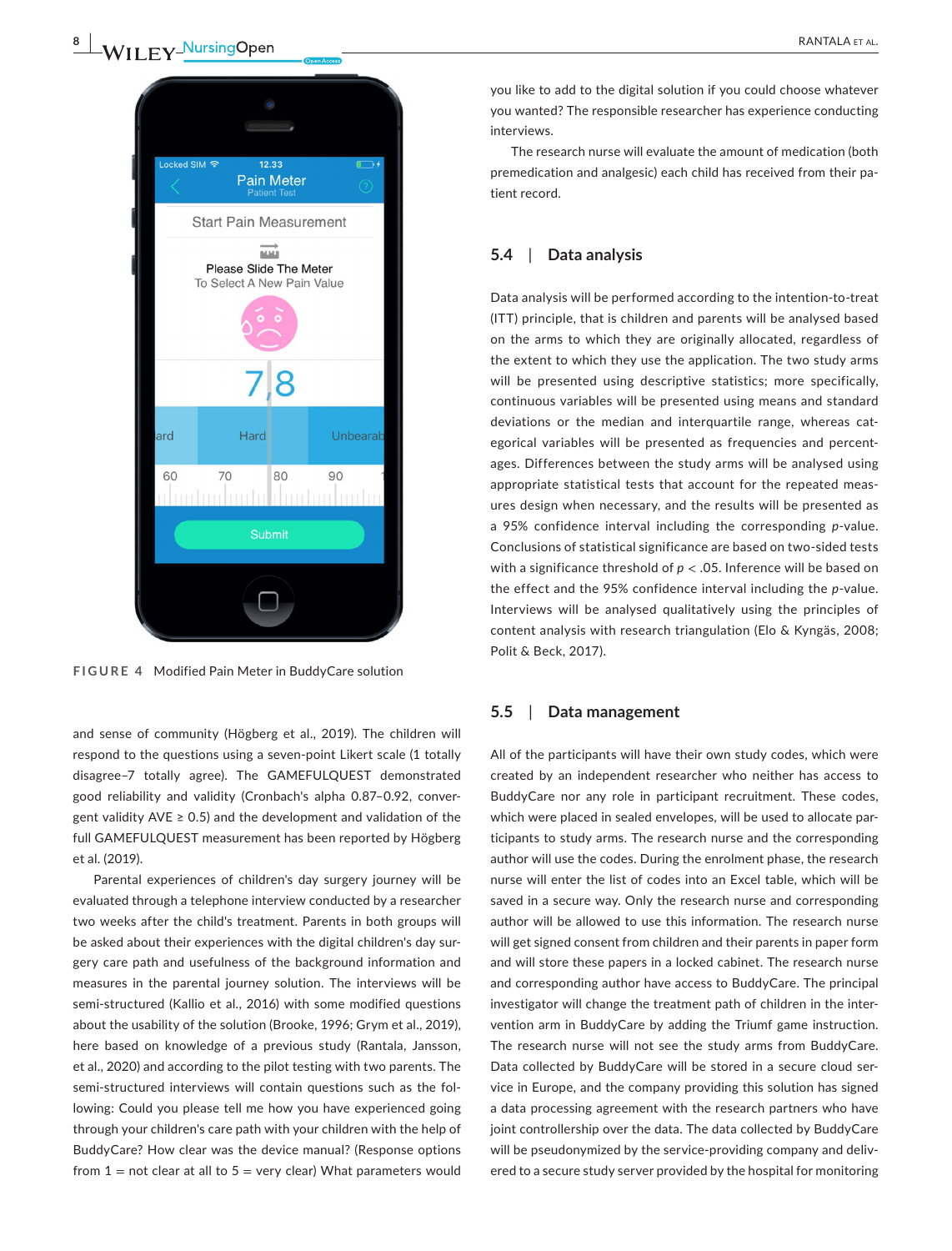and analysis by a limited group of researchers. The researchers will access the server using a virtual private network. Data from electronic health records will be collected and pseudonymized by the study nurse and stored on the secure study server provided by the hospital.

## **6**  | **DISCUSSION**

Previous studies for children in her/his clinical pathway were designed only for pre - or intraoperative setting (Al-Nerabieah et al., 2020; Buffel et al., 2019; Chow et al.; 2017; Fortier et al., 2015; Jung et al., 2021; Kwan et al., 2016; Wright et al., 2020). In addition, the lack of interventions covering the whole pathway was shown in a systematic review of Rantala, Pikkarainen, Miettunen, et al. (2020). There is still a need for interventions that cover the whole paediatric patient surgical pathway, including pre-, intra- and postoperative settings. To the best of our knowledge, this paper describes the first RCT protocol for evaluating the effectiveness of a gamified mobile health intervention for children in the context of the entire paediatric surgery care path.

## **6.1**  | **Limitations**

This section summarizes some limitation when setting up the study and collecting the data. To date, we have enrolled and randomized 40 patients (20 in the control group and 20 in the intervention group). In addition, the participating hospital implemented a new patient system at the end of October 2020, and this has significantly decreased the patient flow. In addition, the recruitment eventually began in August 2020, once schools had re-opened following summer vacation. The patients participating in the study are 7–12 years old, and at an early state of recruitment we quickly realized that many 7-year-old patients could not participate as they were unable to read.

The ongoing RCT has demonstrated that some participants have difficulties adhering to the protocol. For example, the parental journey solution includes numerous distinct measures, and some parents have not remembered to respond to these measures during the expected time window. Therefore, the principal investigator has begun to remind parents to respond to these measures on time; notably, the solution does not allow users to add information about pain retrospectively. The time windows for responding to the measures vary from measurement to measurement, and the initial results indicate that we have to assess whether these time windows are adequate for a majority of users.

Due to the nature of the intervention, it will be impossible to blind the children concerning which study arm they are allocated to. It is also important to note that although the research nurse will be blinded to the group assignment, blinding could be broken if the children discuss the intervention, or which study arm they belong

to, with the research nurse. In addition, a part of the outcomes used in the study are self-reported, which may affect the results if the participating children answer according to social expectations – that is consider what is the acceptable answer ('no pain' vs. 'pain') when responding. However, the study also includes objective measures within the same time frame.

Presumably, the child will recover quickly from the day surgery and return home on the same day. Our study will also consider the possibility that the child will have to remain in the hospital for observation. In this study, we will have heterogeneous types of surgeries in our study, which will affect the postoperative outcome (pain). In the selected hospital, we do not have many children aged 7–12 years old having the same type of surgery performed. However, we believe that children feel anxiety and fear beforehand, despite the type of treatment. Based on these criteria, there might be some limitations about the postoperative outcome.

## **7**  | **CONCLUSION**

- This study protocol adheres to the SPIRIT guidelines for clinical trial protocols.
- If the solution is found to be effective at reducing children's anxiety and fear in the pre-operative setting, it could be used to educate children about their day surgery treatment so that they could be more comfortable without their parents.
- Moreover, if the solution is found to be effective at reducing children's pain after surgery, it could be used as a distraction tool in the postoperative setting and might reduce children's fears of hospitalization.
- In addition, the mobile health intervention could reduce the potentially untreated pain that has shown to exert both short- and long-term harmful effects on paediatric patients.
- Regarding parents, a solution that is effective at reducing parental anxiety and increasing parental satisfaction with their children´s outpatient surgery journey could be a valuable resource when preparing parents for their children's surgical procedure.
- Finally, the solution is also relevant from an organizational perspective, as a mobile health intervention that is useful to both parents and children could be cost-effective as it would save time in the counselling of paediatric patients and their parents.

#### **ACKNOWLEDGEMENTS**

This study was financially supported by Business Finland – the support is gratefully acknowledged. We want to thank our research nurse Sara Salou for all your help with recruiting patients to our study.

#### **CONFLICT OF INTERESTS**

Author Dr. Kadri Haljas is an employee of company Triumf Health. No conflict of interest has been declared by the other authors.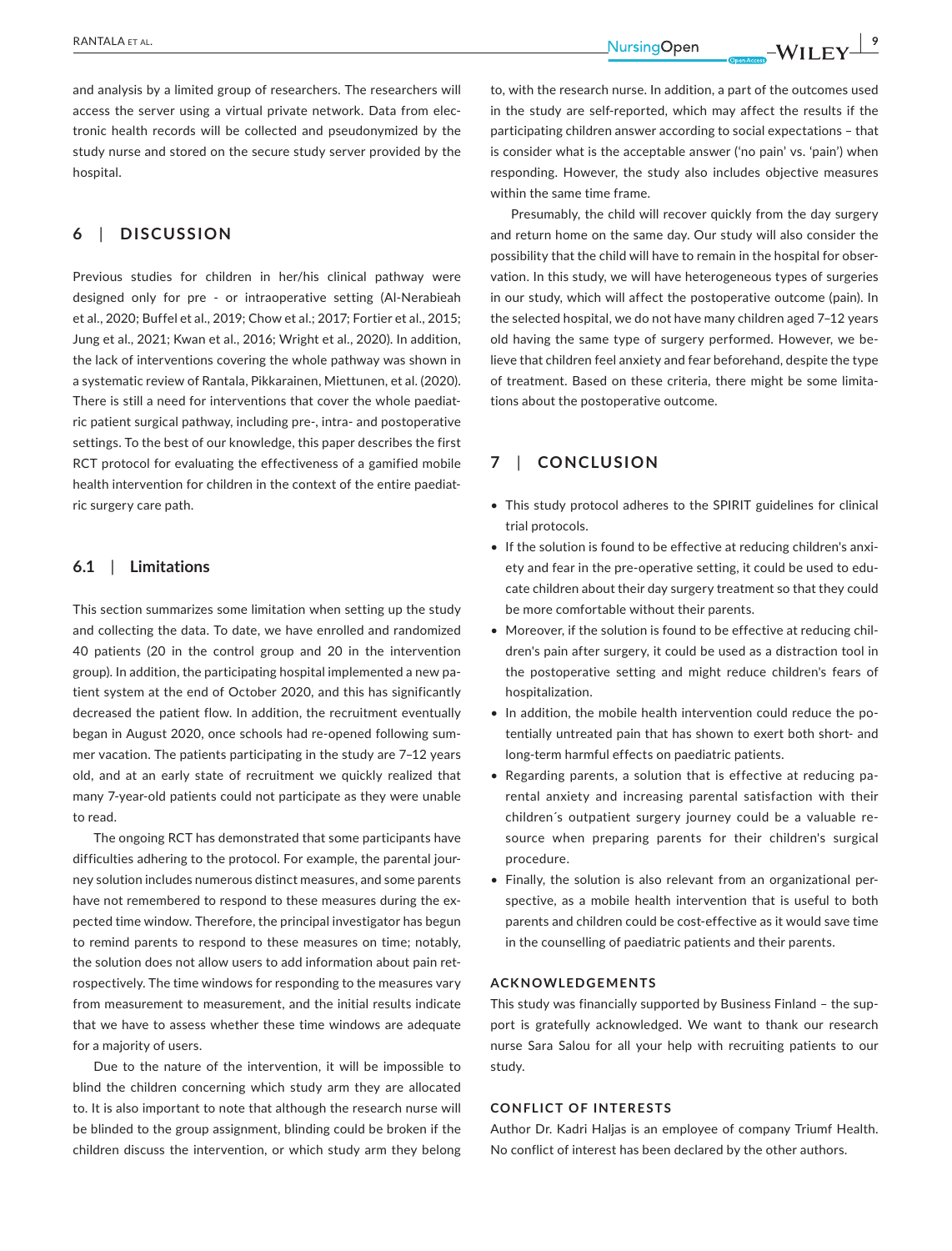**10 <sup>|</sup>**  RANTALA et al.

#### **AUTHOR CONTRIBUTIONS**

AR and TP planned the work. AR, A-LV, JK, HS, OH, PK, MP, KH and TP made substantial contributions to the conception or design of the work, or the acquisition, analysis, or interpretation of data for the work. AR, A-LV, JK, HS, OH, PK, MP, KH and TP drafted the work or revised it critically for important intellectual content. Each author have participated sufficiently in the work to take public responsibility for appropriate portions of the content; and agreed to be accountable for all aspects of the work in ensuring that questions related to the accuracy or integrity of any part of the work are appropriately investigated and resolved. Each author gave their final approval of the version to be published. TP supervised the work.

#### **DATA AVAILABILITY STATEMENT**

All data generated during this study are included in this published article.

#### **ORCID**

*Arja Rantala* <https://orcid.org/0000-0003-0610-2107> *Anna-Leena Vuorine[n](https://orcid.org/0000-0002-5658-1305)* <https://orcid.org/0000-0002-5658-1305> *Jonna Koivisto* <https://orcid.org/0000-0002-6631-2571> *Heidi Similä* <https://orcid.org/0000-0003-0241-1957> *Otto Helve* <https://orcid.org/0000-0001-6254-3180> *Pekka Lahdenne* <https://orcid.org/0000-0002-3983-2897> *Minna Pikkarainen* <https://orcid.org/0000-0003-4516-6584> *Kadri Haljas* <https://orcid.org/0000-0001-8725-1424> *Tarja Pölkki* <https://orcid.org/0000-0002-8301-9537>

#### **REFERENCES**

- Abu-Saad, H. (1984). Assessing children's responses to pain. *Pain*, *19*(2), 163–171. [https://doi.org/10.1016/0304-3959\(84\)90836-4](https://doi.org/10.1016/0304-3959(84)90836-4)
- Al-Nerabieah, Z., Alhalabi, M., Owayda, A., Alsabek, L., Bshara, N., & Kouchaji, C. (2020). Effectiveness of using virtual reality eyeglasses in the waiting room on preoperative anxiety: A randomized controlled trial. *Perioperative Care and Operating Room Management*, *21*, 100129. [https://doi.org/10.1016/j.](https://doi.org/10.1016/j.pcorm.2020.100129) [pcorm.2020.100129](https://doi.org/10.1016/j.pcorm.2020.100129)
- Bechtel, C., & Ness, D. L. (2010). If you build it, will they come? Designing truly patient-centered health care. *Health Affairs*, *29*(5), 914–920. <https://doi.org/10.1377/hlthaff.2010.0305>
- Bee Seok, C., Abd Hamid, H., Mutang, J., & Ismail, R. (2018). Psychometric properties of the state-trait anxiety inventory (form Y) among Malaysian university students. *Sustainability*, *10*(9), 3311. [https://](https://doi.org/10.3390/su10093311) [doi.org/10.3390/su10093311](https://doi.org/10.3390/su10093311)
- Bergomi, P., Scudeller, L., Pintaldi, S., & Dal Molin, A. (2018). Efficacy of non-pharmacological methods of pain management in children undergoing venipuncture in a pediatric outpatient clinic: A randomized controlled trial of audiovisual distraction and external cold and vibration. *Journal of Pediatric Nursing*, *42*, e66–e72. [https://doi.](https://doi.org/10.1016/j.pedn.2018.04.011) [org/10.1016/j.pedn.2018.04.011](https://doi.org/10.1016/j.pedn.2018.04.011)
- Brooke, J. (1996). *SUS: A 'quick and dirty' usability scale. Usability evaluation in industry* (pp. 207–212). CRC Press. [https://doi.](https://doi.org/10.1201/9781498710411-35) [org/10.1201/9781498710411-35](https://doi.org/10.1201/9781498710411-35). [https://www.taylorfrancis.com/](https://www.taylorfrancis.com/books/9780429157011/chapters/://www.taylorfrancis.com/books/9780429157011/chapters/) [books/9780429157011/chapters/](https://www.taylorfrancis.com/books/9780429157011/chapters/://www.taylorfrancis.com/books/9780429157011/chapters/)
- Buffel, C., van Aalst, J., Bangels, A.-M., Toelen, J., Allegaert, K., Verschueren, S., & Stichele, G. V. (2019). A web-based serious game for health to reduce perioperative anxiety and pain in children

(CLiniPup): Pilot randomized controlled trial. *Journal of Medical Internet Research*, *21*(6), e12431. <https://doi.org/10.2196/12431>

- Caes, L., Boerner, K. E., Chambers, C. T., Campbell-Yeo, M., Stinson, J., Birnie, K. A., Parker, J. A., Huguet, A., Jordan, A., MacLaren Chorney, J., Schinkel, M., & Dol, J. (2016). A comprehensive categorical and bibliometric analysis of published research articles on pediatric pain from 1975 to 2010. *Pain*, *157*(2), 302–313. [https://](https://doi.org/10.1097/j.pain.0000000000000403) [doi.org/10.1097/j.pain.0000000000000403](https://doi.org/10.1097/j.pain.0000000000000403)
- Chan, A.-W., Tetzlaff, J. M., Gotzsche, P. C., Altman, D. G., Mann, H., Berlin, J. A., Dickersin, K., Hrobjartsson, A., Schulz, K. F., Parulekar, W. R., Krleza-Jeric, K., Laupacis, A., & Moher, D. (2013). SPIRIT 2013 explanation and elaboration: Guidance for protocols of clinical trials. *British Medical Journal*, *346*, e7586. [https://doi.org/10.1136/](https://doi.org/10.1136/bmj.e7586) [bmj.e7586](https://doi.org/10.1136/bmj.e7586)
- Chan, E., Hovenden, M., Ramage, E., Ling, N., Pham, J. H., Rahim, A., Lam, C., Liu, L., Foster, S., Sambell, R., Jeyachanthiran, K., Crock, C., Stock, A., Hopper, S. M., Cohen, S., Davidson, A., Plummer, K., Mills, E., Craig, S. S., … Leong, P. (2019). Virtual reality for pediatric needle procedural pain: Two randomized clinical trials. *Journal of Pediatrics*, *209*, 160–167. <https://doi.org/10.1016/j.jpeds.2019.02.034>
- Chorney, J. M., & Kain, Z. N. (2009). Behavioral analysis of children's response to induction of anesthesia. *Anesthesia & Analgesia*, *109*(5), 1434–1440. <https://doi.org/10.1213/ane.0b013e3181b412cf>
- Chow, C. H., Van Lieshout, R. J., Buckley, N., & Schmidt, L. A. (2016). Children's perioperative multidimensional anxiety scale (CPMAS): Development and validation. *Psychological Assessment*, *28*(9), 1101– 1109.<https://doi.org/10.1037/pas0000318>
- Chow, C. H. T., Van Lieshout, R. J., Schmidt, L. A., & Buckley, N. (2017). Tablet-based intervention for reducing children's preoperative anxiety: A pilot study. *Journal of Developmental & Behavioral Pediatrics*, *38*(6), 409–416. [https://doi.org/10.1097/DBP.0000000000](https://doi.org/10.1097/DBP.0000000000000454) [000454](https://doi.org/10.1097/DBP.0000000000000454)
- Craig, K. D. (2020). A child in pain: A psychologist's perspective on changing priorities in scientific understanding and clinical care. *Paediatric and Neonatal Pain*, *2*(2), 40–49. [https://doi.org/10.1002/](https://doi.org/10.1002/pne2.12034) [pne2.12034](https://doi.org/10.1002/pne2.12034)
- Cumino, D. O., Vieira, J. E., Lima, L. C., Stievano, L. P., Silva, R. A. P., & Mathias, L. A. S. T. (2017). Smartphone-based behavioural intervention alleviates children's anxiety during anaesthesia induction. *European Journal of Anaesthesiology*, *34*(3), 169–175. [https://doi.](https://doi.org/10.1097/EJA.0000000000000589) [org/10.1097/EJA.0000000000000589](https://doi.org/10.1097/EJA.0000000000000589)
- Digital Therapeutic Product (2020). *Digital therapeutics*. [https://dtxalli](https://dtxalliance.org/)[ance.org/](https://dtxalliance.org/)
- Dorkham, M. C., Chalkiadis, G. A., von Ungern Sternberg, B. S., & Davidson, A. J. (2014). Effective postoperative pain management in children after ambulatory surgery, with a focus on tonsillectomy: Barriers and possible solutions. *Pediatric Anesthesia*, *24*(3), 239– 248. <https://doi.org/10.1111/pan.12327>
- EACH (2016). *The EACH charter with annotations*. European Association for Children in Hospital. [https://www.each-for-sick-children.org/](https://www.each-for-sick-children.org/each-charter/introduction-each-charter-annotations) [each-charter/introduction-each-charter-annotations](https://www.each-for-sick-children.org/each-charter/introduction-each-charter-annotations)
- Edwards, E. A., Lumsden, J., Rivas, C., Steed, L., Edwards, L. A., Thiyagarajan, A., Sohanpal, R., Caton, H., Griffiths, C. J., Munafò, M. R., Taylor, S., & Walton, R. T. (2016). Gamification for health promotion: Systematic review of behaviour change techniques in smartphone apps. *British Medical Journal Open*, *6*(10), e012447–012447. <https://doi.org/10.1136/bmjopen-2016-012447>
- Ehrler, F., Siebert, J. N., Rochat, J., Schneider, F., Galetto, A., Gervaix, A., & Lovis, C. (2017). Connecting parents to a pediatric emergency department: Designing a mobile app based on patient centred care principles. *Studies in Health Technology and Informatics*, *244*, 13–17.
- Elo, S., & Kyngäs, H. (2008). The qualitative content analysis process. *Journal of Advanced Nursing (Wiley-Blackwell)*, *62*(1), 107–115. <https://doi.org/10.1111/j.1365-2648.2007.04569.x>
- European Parliament and Council of European Union. (2016). *Regulation (EU) 2016/679 of the European Parliament and of the Council of 27 April*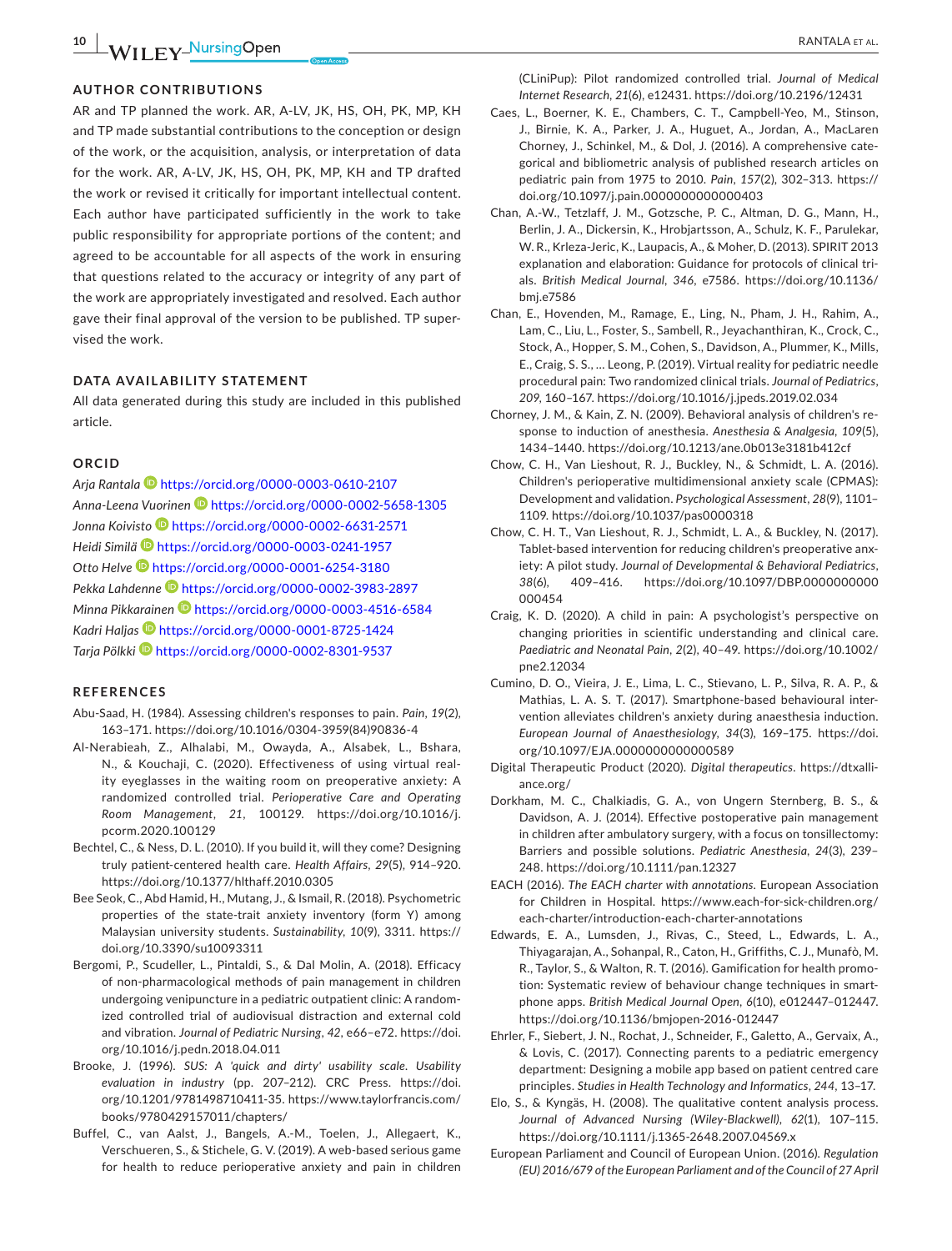*2016 on the protection of natural persons with regard to the processing of personal data and on the free movement of such data, and repealing Directive 95/46/EC (General Data Protection Regulation GDPR 2018)*. [https://eur-lex.europa.eu/legal-content/EN/TXT/?uri](https://eur-lex.europa.eu/legal-content/EN/TXT/?uri=CELEX:32016R0679&qid=1606214292072)=CELEX [:32016R0679&qid](https://eur-lex.europa.eu/legal-content/EN/TXT/?uri=CELEX:32016R0679&qid=1606214292072)=1606214292072

- Eurostat. (2019). *Hospital discharges and length of stay statistics. Hospital discharges of in-patients, by age (selected age ranges) and by sex, 2017 (per 100 000 inhabitants)*. [https://ec.europa.eu/eurostat/statistics](https://ec.europa.eu/eurostat/statistics-explained/index.php?title=Hospital_discharges_and_length_of_stay_statistics) -explained/index.php?title=[Hospital\\_discharges\\_and\\_length\\_of\\_](https://ec.europa.eu/eurostat/statistics-explained/index.php?title=Hospital_discharges_and_length_of_stay_statistics) stav statistics
- Eysenbach, G. (2011). CONSORTEHEALTH: Improving and standardizing evaluation reports of web-based and mobile health interventions. *Journal of Medical Internet Research*, *13*(4), e126. [https://doi.](https://doi.org/10.2196/jmir.1923) [org/10.2196/jmir.1923](https://doi.org/10.2196/jmir.1923)
- Fedele, D. A., Cushing, C. C., Fritz, A., Amaro, C. M., & Ortega, A. (2017). Mobile health interventions for improving health outcomes in youth: A meta-analysis. *JAMA Pediatrics*, *171*(5), 461–469. [https://](https://doi.org/10.1001/jamapediatrics.2017.0042) [doi.org/10.1001/jamapediatrics.2017.0042](https://doi.org/10.1001/jamapediatrics.2017.0042)
- Fortier, M. A., Bunzli, E., Walthall, J., Olshansky, E., Saadat, H., Santistevan, R., Mayes, L. & Kain, Z. V. (2015). Web-based tailored intervention for preparation of parents and children for outpatient surgery (WebTIPS): Formative evaluation and randomized controlled trial. *Anesthesia & Analgesia*, *120*(4), 915–922. [https://doi.](https://doi.org/10.1213/ANE.0000000000000632) [org/10.1213/ANE.0000000000000632](https://doi.org/10.1213/ANE.0000000000000632)
- Friedrichsdorf, S. J., & Goubert, L. (2019). Pediatric pain treatment and prevention for hospitalized children. *Pain Reports*, *5*(1), e804. <https://doi.org/10.1097/PR9.0000000000000804>
- Grym, K., Niela-Vilén, H., Ekholm, E., Hamari, L., Azimi, I., Rahmani, A., & Axelin, A. (2019). Feasibility of smart wristbands for continuous monitoring during pregnancy and one month after birth. *BMC Pregnancy and Childbirth*, *19*(1), 34.<https://doi.org/10.1186/s12884-019-2187-9>
- Gustafson, L. W., Gabel, P., Hammer, A., Lauridsen, H. H., Petersen, L. K., Andersen, B., Bor, P., & Larsen, M. B. (2020). Validity and reliability of State-Trait Anxiety Inventory in Danish women aged 45 years and older with abnormal cervical screening results. *BMC Medical Research Methodology*, *20*(1), 89. [https://doi.org/10.1186/s12874-](https://doi.org/10.1186/s12874-020-00982-4) [020-00982-4](https://doi.org/10.1186/s12874-020-00982-4)
- Högberg, J., Hamari, J., & Wästlund, E. (2019). Gameful experience questionnaire (GAMEFULQUEST): An instrument for measuring the perceived gamefulness of system use. *User Modeling and User-Adapted Interaction*, *29*, 619–660. [https://doi.org/10.1007/s1125](https://doi.org/10.1007/s11257-019-09223-w) [7-019-09223-w](https://doi.org/10.1007/s11257-019-09223-w)
- Jung, M. J., Libaw, J. S., Ma, K., Whitlock, E. L., Feiner, J. R., & Sinskey, J. L. (2021). Pediatric distraction on induction of anesthesia with virtual reality and perioperative anxiolysis: A randomized controlled trial. *Anesthesia and Analgesia*, *132*(3), 798–806. [https://doi.](https://doi.org/10.1213/ANE.0000000000005004) [org/10.1213/ANE.0000000000005004](https://doi.org/10.1213/ANE.0000000000005004)
- Kain, Z. N., Mayes, L. C., Cicchetti, D. V., Bagnall, A. L., Finnley, J. D., & Hofstadter, M. B. (1997). The Yale Preoperative Anxiety Scale: How does it compare with a "gold standard"? *Anesthesia & Analgesia*, *85*(4), 783–788. [https://doi.org/10.1097/00000539-19971](https://doi.org/10.1097/00000539-199710000-00012) [0000-00012](https://doi.org/10.1097/00000539-199710000-00012)
- Kain, Z. N., Mayes, L. C., Cicchetti, D. V., Caramico, L. A., Spieker, M., Nygren, M. M., & Rimar, S. (1995). Measurement tool for preoperative anxiety in young children: The Yale Preoperative Anxiety Scale. *Child Neuropsychology*, *1*(3), 203–210. [https://doi.](https://doi.org/10.1080/09297049508400225) [org/10.1080/09297049508400225](https://doi.org/10.1080/09297049508400225)
- Kain, Z. N., O'Connor, T. Z., & Cicchetti, D. V. (1996). Preoperative anxiety in children. *Archives of Pediatrics and Adolescent Medicine*, *150*(12), 1238–1245. [https://doi.org/10.1001/archpedi.1996.0217037001](https://doi.org/10.1001/archpedi.1996.02170370016002) [6002](https://doi.org/10.1001/archpedi.1996.02170370016002)
- Kallio, H., Pietilä, A. M., Johnson, M., & Kangasniemi, M. (2016). Systematic methodological review: Developing a framework for a qualitative semi-structured interview guide. *Journal of Advanced Nursing*, *72*(12), 2954–2965. <https://doi.org/10.1111/jan.13031>
- Kim, H., Jung, S. M., Yu, H., & Park, S.-J. (2015). Video distraction and parental presence for the management of preoperative anxiety and postoperative behavioral disturbance in children: A randomized controlled trial. *Anesthesia and Analgesia*, *121*(3), 778–784. [https://](https://doi.org/10.1213/ANE.0000000000000839) [doi.org/10.1213/ANE.0000000000000839](https://doi.org/10.1213/ANE.0000000000000839)
- Koller, D., & Goldman, R. D. (2012). Distraction techniques for children undergoing procedures: A critical review of pediatric research. *Journal of Pedriatic Nursing*, *27*(6), 652–681. [https://doi.](https://doi.org/10.1016/j.pedn.2011.08.001) [org/10.1016/j.pedn.2011.08.001](https://doi.org/10.1016/j.pedn.2011.08.001)
- Kwan, M., Chiu, C., Gan, C., & Chan, C. (2016). Can intraoperative text messages reduce parental anxiety of children undergoing posterior spinal fusion surgery for adolescent idiopathic scoliosis? *Spine*, *41*(4), E225–E230. [https://doi.org/10.1097/BRS.0000000000](https://doi.org/10.1097/BRS.0000000000001199) [001199](https://doi.org/10.1097/BRS.0000000000001199)
- Landier, M., Villemagne, T., Le Touze, A., Braïk, K., Meignan, P., Cook, A. R., Morel, B., Lardy, H. & Binet, A. (2018). The position of a written document in preoperative information for pediatric surgery: A randomized controlled trial on parental anxiety, knowledge, and satisfaction. *Journal of Pediatric Surgery*, *53*(3), 375–380. [https://doi.](https://doi.org/10.1016/j.jpedsurg.2017.04.009) [org/10.1016/j.jpedsurg.2017.04.009](https://doi.org/10.1016/j.jpedsurg.2017.04.009)
- Lao, B. K., Kain, Z. N., Khoury, D., Jenkins, B. N., Prager, J., Stevenson, R. S., Golianu, B., Zuk, J., Gold, J. I., Zhong, Q., & Fortier, M. A. (2020). A comprehensive examination of the immediate recovery of children following tonsillectomy and adenoidectomy. *International Journal of Pediatric Otorhinolaryngology*, *135*, 110106. [https://doi.](https://doi.org/10.1016/j.ijporl.2020.110106) [org/10.1016/j.ijporl.2020.110106](https://doi.org/10.1016/j.ijporl.2020.110106)
- Li, C., Huang, S., Su, X., Zhang, T., & Jiang, K. C. (2019). Monitoring of home recovery using the 317-nursing mobile application following day-case surgery in children: Perspectives from both nurses and patients. *Medicine*, *98*(31), e16639. [https://doi.org/10.1097/](https://doi.org/10.1097/MD.0000000000016639) [MD.0000000000016639](https://doi.org/10.1097/MD.0000000000016639)
- Marechal, C., Berthiller, J., Tosetti, S., Cogniat, B., Desombres, H., Bouvet, L., Kassai, B., Chassard, D. & de Queiroz Siqueira, M. (2017). Children and parental anxiolysis in paediatric ambulatory surgery: A randomized controlled study comparing 0.3 mg kg-1 midazolam to tablet computer based interactive distraction. *British Journal of Anaesthesia*, *118*(2), 247–253. <https://doi.org/10.1093/bja/aew436>
- Omling, E., Jarnheimer, A., Rose, J., Björk, J., Meara, J. G., & Hagander, L. (2018). Population-based incidence rate of inpatient and outpatient surgical procedures in a high-income country. *British Journal of Surgery*, *105*(1), 86–95. <https://doi.org/10.1002/bjs.10643>
- Polit, D. F., & Beck, C. T. (2017). *Nursing research: Generating and assessing evidence for nursing practice*, 10th ed. Wolters Kluwer.
- Pölkki, T., Pietila, A. M., & Vehvilainen-Julkunen, K. (2003). Hospitalized children's descriptions of their experiences with postsurgical pain relieving methods. *International Journal of Nursing Studies*, *40*(1), 33–44. [https://doi.org/10.1016/s0020-7489\(02\)00030-5](https://doi.org/10.1016/s0020-7489(02)00030-5)
- Power, N. M., Howard, R. F., Wade, A. M., & Franck, L. S. (2012). Pain and behaviour changes in children following surgery. *Archives of Disease in Childhood*, *97*(10), 879–884. [https://doi.org/10.1136/archdischi](https://doi.org/10.1136/archdischild-2011-301378) [ld-2011-301378](https://doi.org/10.1136/archdischild-2011-301378)
- Quaye, A. A., Coyne, I., Söderbäck, M., & Hallström, I. K. (2019). Children's active participation in decision-making processes during hospitalisation: An observational study. *Journal of Clinical Nursing*, *28*(23– 24), 4525–4537.<https://doi.org/10.1111/jocn.15042>
- Rantala, A., Jansson, M. M., Helve, O., Lahdenne, P., Pikkarainen, M., & Pölkki, T. (2020). Parental experiences of the pediatric day surgery pathway and the needs for a digital gaming solution: A qualitative study. *JMIR Medical Informatics*, *8*(11), e23626. [https://doi.](https://doi.org/10.2196/23626) [org/10.2196/23626](https://doi.org/10.2196/23626)
- Rantala, A., Pikkarainen, M., Miettunen, J., He, H., & Pölkki, T. (2020). The effectiveness of web-based mobile health interventions in paediatric outpatient surgery: A systematic review and meta-analysis of randomized controlled trials. *Journal of Advanced Nursing*, *76*(8), 1949–1960. <https://doi.org/10.1111/jan.14381>